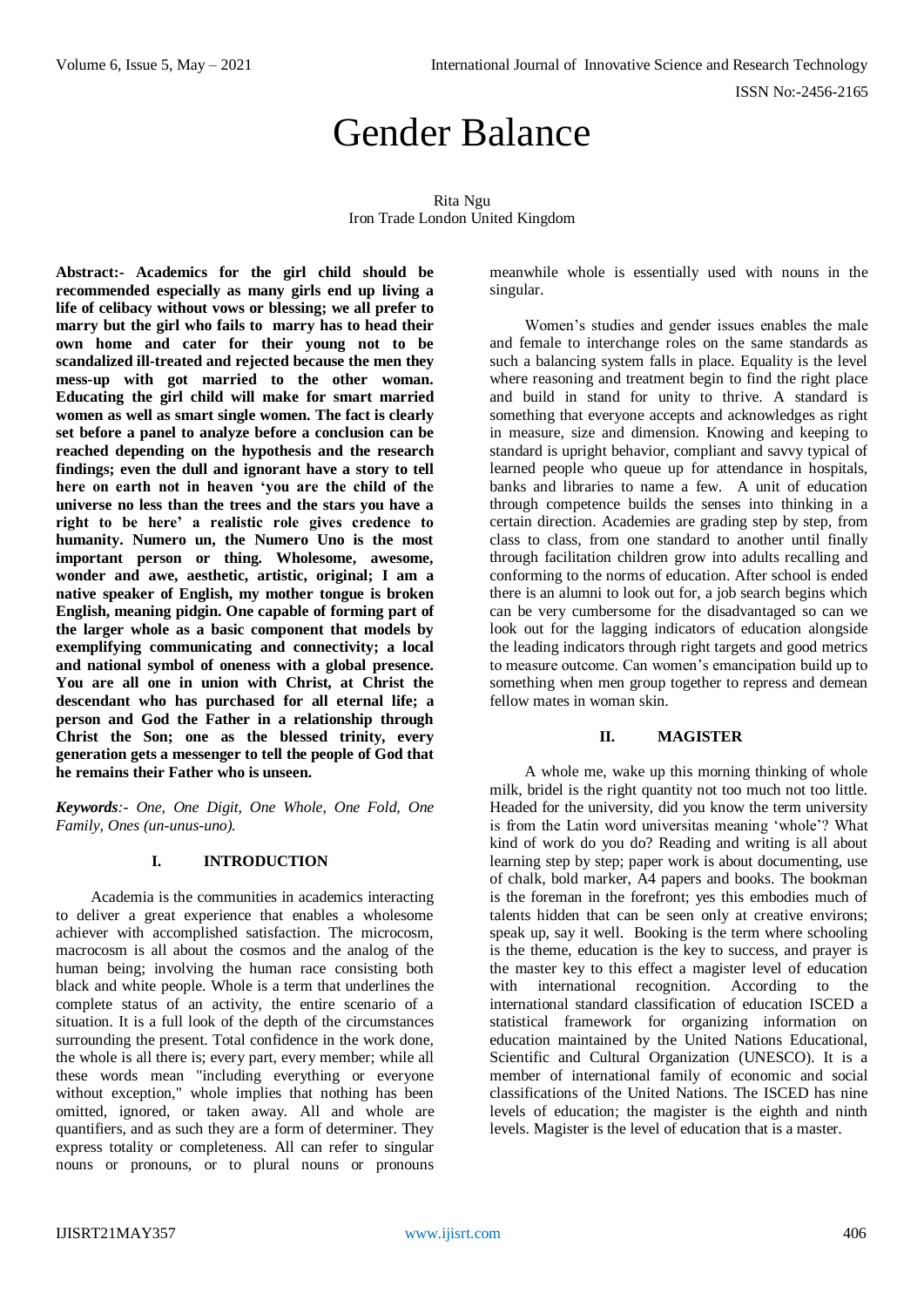Magister is a title or form of address given to scholars, especially those teaching in a medieval university Magister is the Latin word for Master. They mean actually the same thing. The magister degree arose in medieval universities in Europe and was originally equal to the [doctorate;](https://en.wikipedia.org/wiki/Doctorate) while the doctorate was originally conferred in theology, law and medicine, the magister degree was usually conferred in the [liberal arts,](https://en.wikipedia.org/wiki/Liberal_arts) broadly known as "philosophy" in continental Europe, which encompassed all other academic subjects. In some countries, the title has retained this original meaning until the modern age, while in other countries, magister has become the title of a lower degree. The world must come together as one and allow flexibility in workstation with equivalent titles of similar levels of education performing in congruity with same quality of fitness as players delivering appropriate basics in models across the globe. Global solutions!

Table 1 describes the different levels of education according to the international standard classification of education ISCED

| Table 1                                                 |
|---------------------------------------------------------|
| Levels of education according to international standard |
| classification of education ISCED                       |

| chassincauvii vi cuucauvii 19 CLD |                                |                |  |
|-----------------------------------|--------------------------------|----------------|--|
| Level 0                           | Early childhood education      | Low level      |  |
|                                   | 'less than primary'            | education      |  |
| Level 1                           | Primary education              | Low level      |  |
|                                   |                                | education      |  |
| Level 2                           | Lower secondary education      | Low level      |  |
|                                   |                                | education      |  |
| Level 3                           | Upper secondary education      | Post secondary |  |
| Level 4                           | Post secondary non tertiary    | Post secondary |  |
|                                   | education                      |                |  |
| Level 5                           | Short cycle tertiary education | High level     |  |
|                                   |                                | education      |  |
| Level 6                           | Bachelor's or equivalent level | High level     |  |
|                                   |                                | education      |  |
| Level 7                           | Master's or equivalent level   | High level     |  |
|                                   |                                | education      |  |
| Level 8                           | Doctoral or equivalent         | High level     |  |
|                                   |                                | education      |  |

As we are having the same level of education we should take interest in the welfare of our brands and those of our palls like craftsmen we resonate as an association of people for mutual aid in pursuit of a common goal. Having attended regular school with the traditional setting of classes, homeschooling is appreciated to better assess and understand. Uni-people are working day in and day out to keep up with the various mixes of education types. My brand is academic with resource material and application to texts in real life scenarios; looking at a situation, describing the situation to the understanding of people not present in a realistic and appealing manner. Using the brain power as a higher mammal no animal instincts of wildness which is primitive and detested; men and women should reason on the same level when they have similar qualifications.

Having passion for regular traditional settings with face to face meetings allowing mates to bond ask questions to clarify doubts for emotional touch, acceptance, gift giving, whilst understanding artificial intelligence online learning distance education and virtual studies at its cross roads enables flexibility; thus a blend of all the forms makes it visibly clear that comprehension, assimilation are keys to fundamentals and deliverables. Where time is one factor in teaching timetables every period is scheduled ahead for a whole month of teaching having the reading material, resource, makes both parties to understand each other cover more topics on the syllabus at a short time frame in the comfort of their homes. Anxiety which is caused by lack of enough to read when absent from class is covered because in case you are thirsty for knowledge or hungry for notes at any given period (t) there is something to grasp from a touch phone, computer, printed slides etc. In addition anxiety from catching transport vehicles covering phone costs for explanations of delays due to traffic on the different streets as we all merge from different points is saving us our breathe! Breathe taking!

## **III. ALUMNI**

As a student making it a point of duty to attend classes is an essential part of the curriculum; being present to witness and interact with the teaching staff and fellow mates makes learning and education more appealing than sitting back to copy stuff from your other mates with wrong spellings and incomplete sentences. That notwithstanding in difficult situations absenteeism can be unavoidable. Why will a serious student lay back? Instead all students should be compelled by the norms that be to attend and participate in the classes, courses going on for the assessments in the school curriculums because this will result in better output due to improved comprehension and speedy responses. When ideas are shared the common good prevails thus sustainability and performance outweighs malfunction, mishaps and misdemeanor. Sure goodness and mercy are terms that apply where solidarity and peace reigns.

We should put in our best; put up our best show and offer our best assistance as mates and colleagues because we owe this to ourselves in the least. After all whilst in school if we do not enjoy our studies we will not do so as ex-students or as former-students? Student life must be well understood and well experienced to better appreciate the ins and outs of the educational cycle. Now that our school days are over we start to look forward to becoming ambassadors for our alumni. Alumni look out for each other except where disdain and malaise reigns; what then does this achieve. Come to think of it most schools should wake up to councilors, information officers, advisers and what have you to breed the right behavior amongst future generations of leaders. Some schools offer alumni associations which enables them to coordinate assistance for each other; solidarity and social issues come into play. The job market is explored and festivities come in depending on personal needs and case studies at hand; we all come along.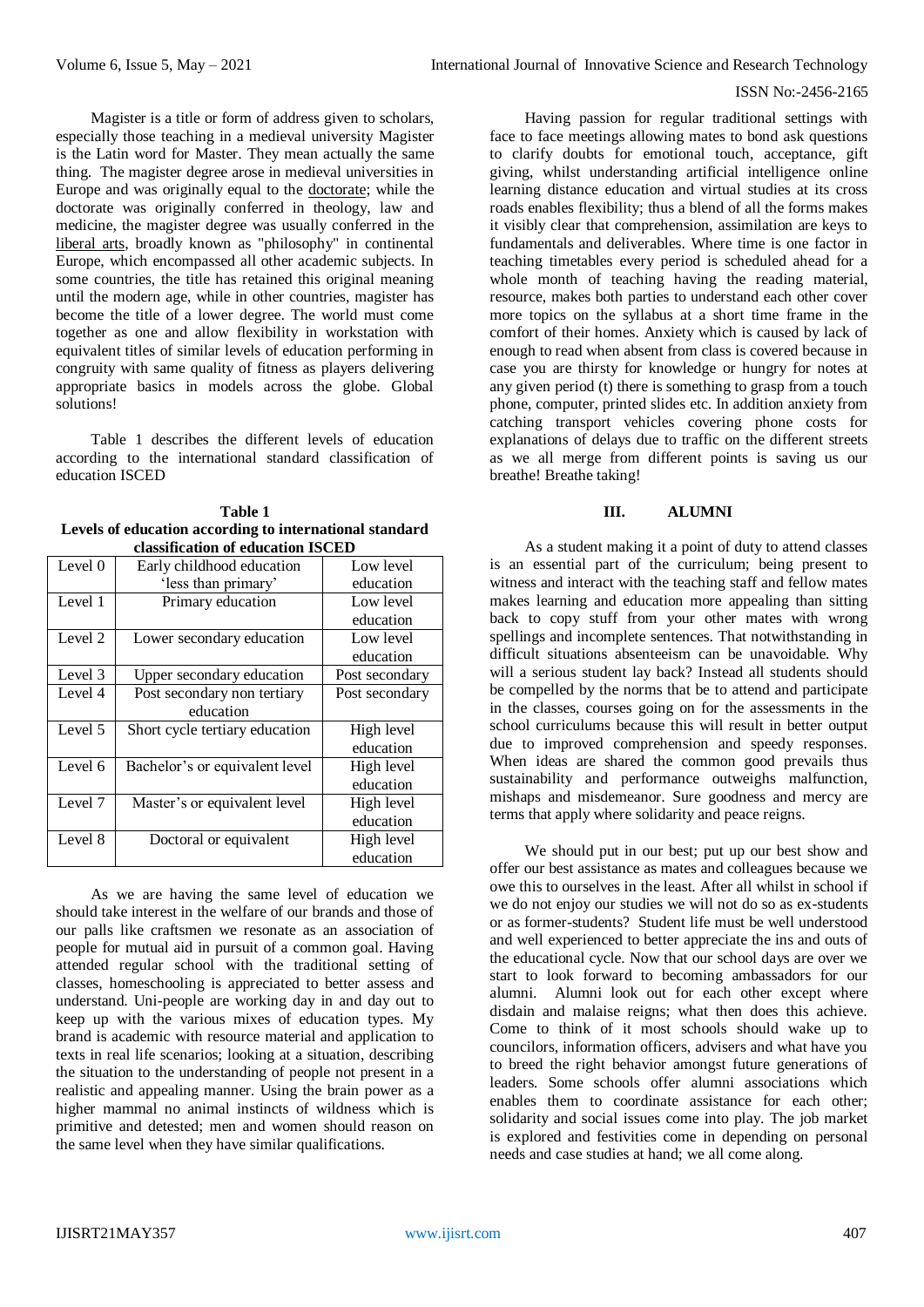## **IV. STYLE**

The western style of education and the black style of education are typically leveling up to the same except where specialization comes in. The primary and secondary levels have come up to the same level except where cultural norms set in. There are styles to manage a business both small and large scale business after going through the educational process. During the training period the coaches taking part in the sessions empowering the participants to be motivated in securing the cultural diversity specially tailored to suit individual needs designed for male and female gender, denouncing violence on the girls and women; sexual abuse and manhandling partners by the men folk. Uphold each class for coequality, equivalence and relevance to abound and improve a network for teams zoning the area to build a solid connection. This is the team style of management; as opposed to the family style.

Family style is possible for one person and more but usually not exceeding four people most appropriately it should be father and son like Awa & Son Photos Bamenda, brother and sister like San Paolo pharmacy where I worked for my eldest brother, husband and wife etc. A family owned business may be defined as any business in which two or more family members are involved and the majority of ownership or control lies within a family. Family owned businesses may be the oldest form of business organization. Family business owners typically keep profits within the family. While not all businesses are successful, a family business that has sustained itself for generations is likely to generate significant cash flow and profit to the owners, which could be you. However lack of skills or experience is a problem with this kind of management style because some family businesses will appoint family members into roles that they do not have the skills or training for; working in a pharmacy with a microbiology bachelor's degree is not acceptable by the norms that prevail. This can have a negative effect on the success of the business and lead to a stressful working environment.

The team style management is for personnel who typically do not have family ties but are bound by the norms of their business goals. Personnel of a team can share a ride to work using a business car or share one computer if they have the skills but lack the means. A team is any group of people organized to work together, both interdependently and cooperatively to accomplish a purpose or a goal. It's not easy to get teams across a growing organization on the same page. When teams are not aligned the customer experience and revenue suffers. The good news is that you can help your clients and your business close those alignment gaps through efforts of business communication, connectivity, marketing, sales, and information technology.

Three common types of workplace teams include functional or departmental, cross-functional, and selfmanaging. The very definition of a team is a group of people working toward a common goal. You hear about teams in sports. Do they call a group of baseball players employees? No, they are called a team, because each of the members

fills an important position doing what they do best. The material you carry with you in your head as the bearer makes one say again 'in head & foot'; the foot cannot say to the head that do not use me to go your way because I am not a head. The body has many parts, the eye, the hand, the foot, the head each with a special function without the eye to see, the foot will lead one to the ditch. As a team you work for a goal set together with one aim, once it is achievable, it is doable and can be redone because together achieves better; 'many hands do light work'. Small teams use little or no technological skills meanwhile large teams are complex and data driven with huge stores of data volume. Team spirit is good where every player knows their worth and fills in their required field of play; good gaming makes it interesting, exciting and more passionate.

Figure 1, is a diagrammatically representation of family style and team style management



Orange)

Histogram indicates small teams and large teams exist depending on the activity.

#### **V. PEOPLE**

A whole number has no fractions; when two is shared by two sides each side gets one whole number; no fractions involved. One is the lowest cardinal number, half of two; it represents the same identical situation and can stand for a people in general. The Numero Uno is the best or most important person, thing. The individual, person, thing makes a three in one for the trinity in unison, divine and human. In mathematics and digital electronics, a binary number is a number expressed in the base-2 numeral system or binary numeral system, which uses only two symbols typically "0" and "1": in the digital world signals or data are expressed as a series of the digits 0 and 1 typically representing quantity. The word people come into play when two persons are involved.

Digits are used for mathematical calculations; one digit numbers are zero to nine for small teams, two digit numbers are ten to ninety-nine for larger teams, three digit numbers are a hundred plus for projecting global workplaces; needing good people skills honed over the years from training and experience. I am so plus looking for an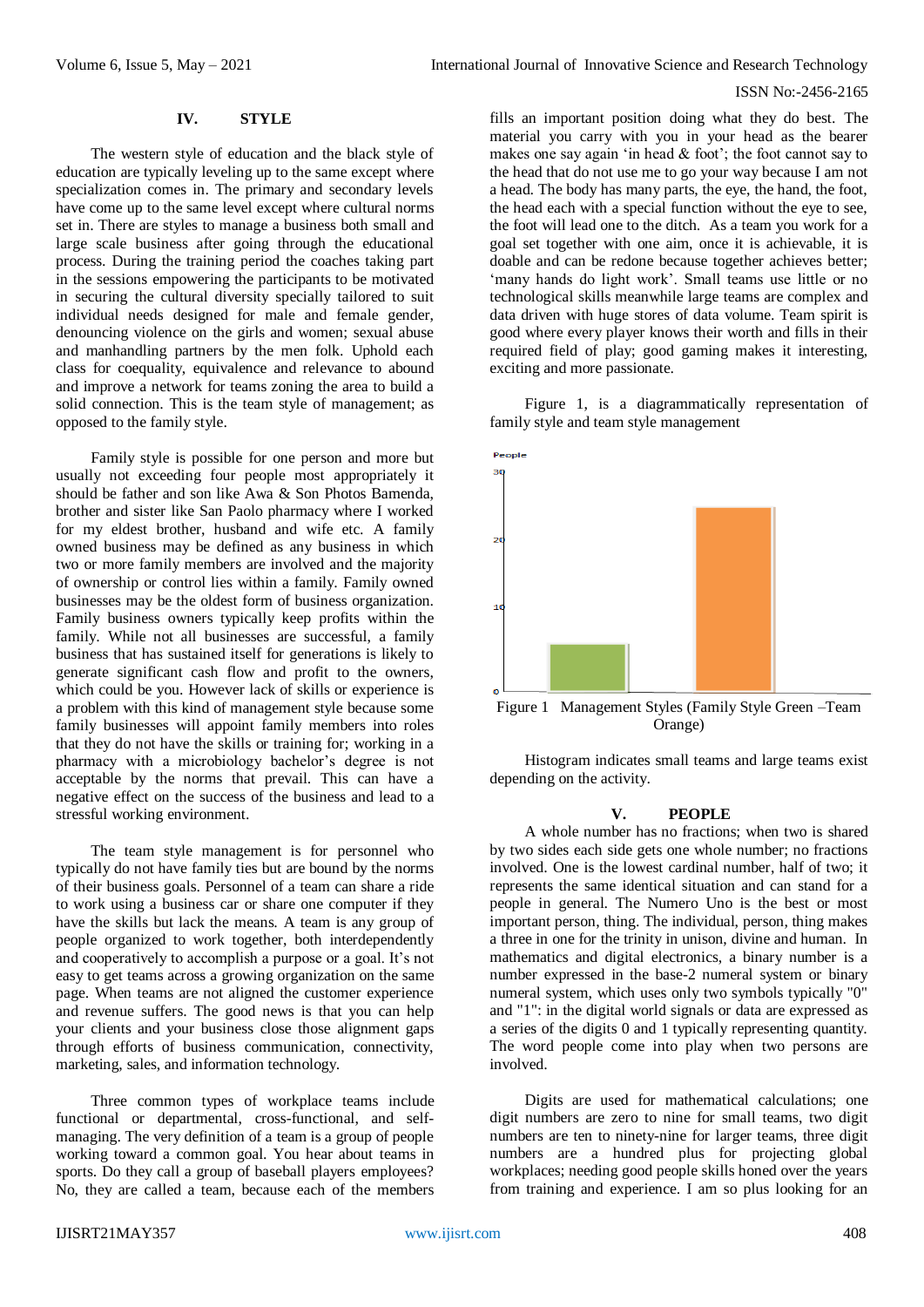addition, an advantage, a fitting in style, a fitting in position, a fitting in place, 'plus/we fit plus/plus ca change plus c'est la meme chose'- one more. The global workplace needs experience, dynamism and tech savvy to keep pace with competences for the global marketplace, competition and professionalism that brings out the celebrity in you a call for celebration. DIGI\_R is a digital online presence for my advertising campaigns with the twitter app in the big brother Naija house; it offers a personalized experience and a call to support from a huge audience for promotional activities with iron trade.

This is possible today through digital communication from a small office in private as well as from a huge office building downtown using phones, computers, mailing systems like yahoo plus and Google; got to get a space because there is plenty of space here. In DIGIT Inc the company helps you get results and reach your money goals effortlessly. Improve your financial health with Digit, the personal finance app that helps you save money, budget, invest, and pay off debt - so you don't have to think about it. Healthy money, happy mind; whatever your money goals, start making progress today. Discover how to save, invest, improve your spending, and pay off debt, effortlessly. Digit gets to know your personal finance habits and makes saving money effortless. Digit analyzes your spending patterns and income and intelligently saves what you can afford, so you can reach your savings goals quickly and easily. Digit's Overdraft Prevention feature moves money back into your checking account to help avoid overdraft fees.

The world has gone digital people with a worldly sense, people fixing the world, people on planet earth involved with biodiversity and conservation, people in virtual reality augmented reality and extended reality; great white people The people with an artistic touch in designing and performing like Prince Harry and his wife Meghan are talking about how they want to approach life and work from all across the globe showing proof of the nature of this generation. They are living and working in Africa Europe and American on the same level to model the coming of age of a people. People like Bernard Marr & Co involved actively in the industry tech age. They are interacting with the monarchy and the democracy; we all must put our hands on deck to go with our changing times; the wind of change blows. We must be proclaiming the people in our lives like role models that display and exemplify the new trends for improved realization. Real estate, human estate- real human!!!

## **VI. ORIGIN**

 $Holistic = Wholistic (kind of!).$ 

Wholistic refers to a whole or whole body; taking into consideration the whole body or person. A person carries a personality that soothes, cares, nurtures, nourishes at home and it is so personal. An attendant is ready to assist with office duties to facilitate the running of the business; in person or by mail. What are the five steps to grow my idea as a professional, to start there is a subject matter to deal

with, next we wonder, marvel, ponder on the subject, do some research into the past, present and future of the subject, connect the environs to the subject matter, expand your horizon by breaking new ground or by tapping into old skin. Holistic marketing is targeted towards the whole of the population involving all departments of business. Every hand is on deck with holistic marketing to give a good image for the enterprise, sales, accounting, management go the extra mile to give it a boost.

Our roots and cultural origins are the reasons for emotional attachment to a place or community. Having a source of origin gives a sense of belonging as a descendant growing up until we begin to have a settled life in a place, take root and become fixed or established. On the other hand money is the root of all evil use it well, there are many ways to spend money wisely invest-it in business and have fun in your circles: save some when it is too much for the rainy day. From Longman Dictionary of Contemporary English somebody's roots your relation to a place because you were born there, or your family used to live there as immigrants keeping in touch with their cultural roots Alex Haley's story about his search for his roots became a bestseller. Based on Alex Haley's family history; Kunta Kinte is sold into slave trade after being abducted from his African village, and is taken to the United States. Kinte and his family observe notable events in American history, such as the Revolutionary and Civil Wars, slave uprisings and emancipation.

While no one has a precise prescription for how to eradicate racial injustice, I firmly believe that a critical first step is embracing the difficult conversations and uncomfortable truths that we've become too accustomed to avoiding. The baseline uncomfortable truth is that blacks and whites often maintain their own subcultures including very different informal conversations in with surprisingly little overlap at times. In this new Black Lives Matter environment with heightened racial sensitivities, many white people may approach their businesses with some hesitancy and anxiety about [not knowing exactly what to say,](https://www.forbes.com/sites/danabrownlee/2020/06/12/the-ellen-degeneres-lesson-this-black-lives-matter-moment-requires-action-not-words/#4d9777614b75) but it should be similarly acknowledged that for many black people, they may want to speak boldly but feel constrained, muzzled or just completely exhausted and therefore choose to instead simpl[y fume on the inside.](https://www.forbes.com/sites/ruthumoh/2020/06/07/smiling-online-fuming-offline-the-plight-of-black-professionals-in-corporate-america/#625681477d2f)

Some said they were frustrated that the goal post for what is appropriate to call black people keeps moving. They admitted that they are tired of trying to keep up. Indeed, what is acceptable for white people to call African Americans and for black people to call themselves has evolved over the last century. The standard term has shifted from "colored" to "negro" to "black" to "African American" as people sought to redefine themselves and their place in America. We want to experience the American dream but we continue to dream until our lives are lived out in exhaustion and contempt. Martin Luther King dreamt Koffi Atah Annan spoke out clearly; Jesse Jackson visited Africa he was on television saying we should ignore our tribesvillages traditional barriers and look as a nation at one common good Oprah Winfrey is talking on her talk show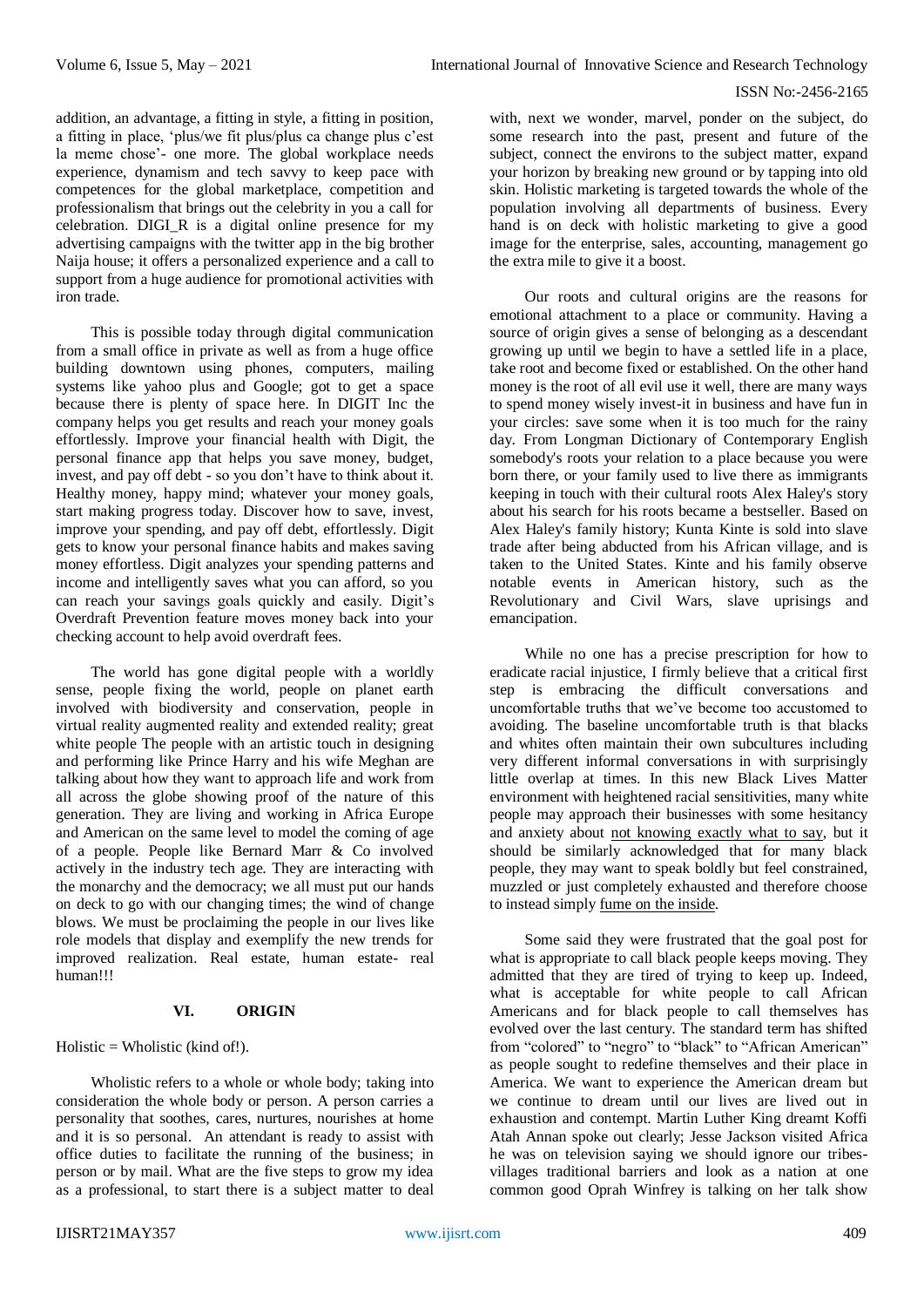program. We must continue to keep up our own values else we waste our years and live-out the sham, slander, shame and broken dreams of shattered ambition. Let's be one, be one to follow change, no Tikar, no Fulani, no French, no English; one people, one beer.

## **VII. COSMOS**

The cosmos, the universe meaning all existing matter and space considered as a whole, a sphere of activity or experience. The philosophy of cosmos is a discipline directed to the philosophical contemplation of the universe as a totality, and to its conceptual foundations. Biblical cosmology is the biblical writers' conception of the cosmos as an organized, structured entity, including its origin, order, meaning and destiny. Our universe is 13.8 billion years old, a timescale much longer than the more relatable spans of hundreds or thousands of years that impact our lived experiences. Prince Phillip lived into a ripe old age, rest in peace 1921 to 2021 one whole century gone, fallen asleep to rise no more. As the energy density, scale factor and expansion rate become infinite the universe ends as what is effectively a singularity. The word universe derives from the Old French word univers, which in turn derives from the Latin word universum which means all together, whole, entire, collective, and general, literally turned or combined into one. Take up your own space therefore, be of good cheer, state of the art, prelude to your new horizon; the designer is you take your time make it memorable.

The world may be spherical, rounded or flat; it is a place to leave better than you found it the powerful world leaders the societies that live in it will benefit from your life here so do your very best. May every space be spacious enough to make it happen not mar it, may every grace be gracious and may every religion be religious so evil is set aside. Heal the world, welcome to my world where food must not spoil and souls must not perish; welcome to the feast of heaven and earth; come to the table of plenty where the breaking of bread is for the glory of God. The universe, the planet, the earth and all its peoples must come together as one. Welcome to the democracy of the kingdom of ambassadors an embodiment of Christ; welcome to equality in brain power, financial freedom common ground, common wealth, global trade, and global equity.

## **VIII. COMMON SENSE**

We hear of the great multitude of people who are belonging together mostly referred to as patriots. These people function as one listening to the same music, eating from each other's table, sharing pain and pleasure living in the same community. All over the world this set of people play a similar role and come together to present the facts that make innovation acceptable in their own small units of existence. The commoners are knitted together in a bond that never fades away always uniting and serving each other for the glory of their existence. They are not wealthy so to speak but there is a spirit of togetherness and love that binds and fastens. May they last as they are one in faith exercising a win-win helping hand to each other for the common good.

They all go to the commons and study together in the same schools interacting with the same tutors and sharing the same books, pictures, photos and dancing to the same rhythm. The joy of living is seen in the faces that rejoice because life is too short and there is no time to waste. I enjoy interacting with the local people who sell their own farm produce at the Muea Market every market day; I go along with my commercial product a bucket of crackers. This is what I used to sell when I had no teaching going on; in order to keep body and soul together, my kinder joy during my childhood days. Figure 2 below is an exhibit of my product ready for marketing

Common wealth is the 'general good' of an independent community, the people living in a place practicing common ownership. It is a grouping of states or other bodies, an international association consisting of the UK together with states that were previously part of the British Empire and dependencies. The time is now, right time to say goodbye to the vampire; it has destroyed but the Lord has conquered, march on to victory. Come on you are all welcomed, come one come all.



Figure 2 My Marketing Product Ready "Prawn Crackers in a bucket"

## **IX. CONCLUSION**

School is a good thing, learning is a good thing; come to school to learn as a student, as a former student because learning does not stop. Most often than not the people who are learned and jobless are fewer than those who are illiterate drop outs having gainful income generating activities. Even when they graduate and lack jobs they still offer a lot of sane manners compared to the very wealthy uneducated drop outs. Remember some healthy tips and self administered remedies can be followed on radio for cheap; even good counsel can be selected from bad council when education is achieved. The importance of high quality education can never be under estimated; it saves time and a stitch in time saves nine.

Life long learning and the learning ladder; the learning curve keeps going up as time goes by. In the good old days when the colonial masters came along getting a primary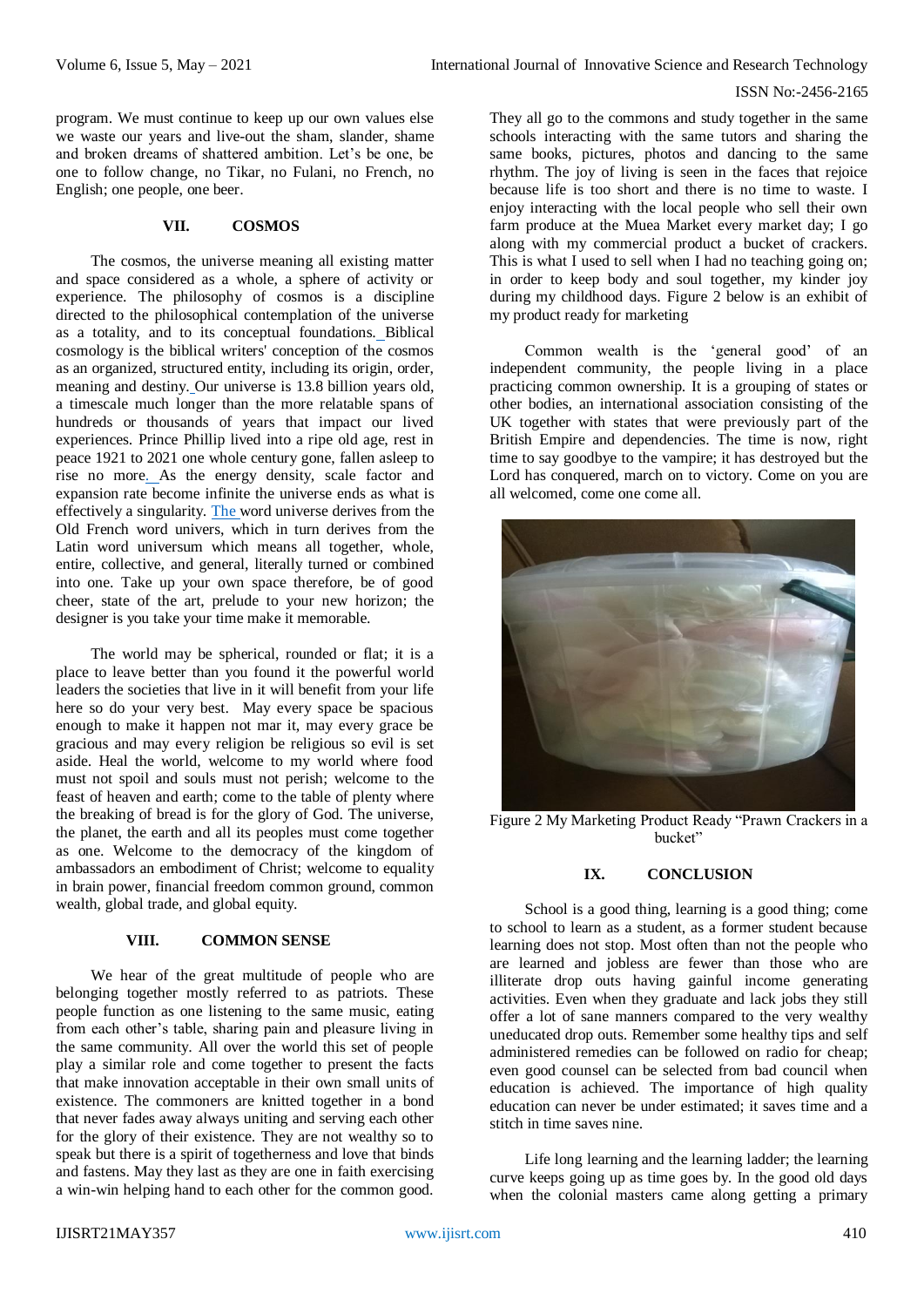school certificate was a pride and honor for the family involved back then the honorable could pick up a job so fast with clerks position earning a minimum wage but slowly over time with training and consistence the employee got pay raises from the government institutions until retirement when they returned home for the retirement benefits. Always they will not want retirement because they were needing the large income and their families were large with six to nine children to cater for and this was so difficult as they were the cream of society looking out for higher education for their kids. When education is achieved society benefits from the income, revenue generated, the club of educated graduates and their circles be it the workplace or the social affiliation and the whole community rejoices.

In the last century earlier on when school and learning started after the first and second world wars there was the gender problem that still lurks nowadays. The few parents who were farmers and convinced to educate their children chose to educate the boy child hoping the girl's place was marriage cooking and child bearing. When the girls married they were to do all house chores and raise the children they bore for the good of the traditional family; nurturing nourishing and protective of their young. In spite of all their hard work they were thought of as lacking income from a pay package and they were treated as second class parents; inequality reigned and domestic violence plagued this mode of life for mothers of old. Today we talk of gender balance women's rights and equality where men too can cook meals for their families and women too can fetch the income for the family.

Men and women are looking out for equality in the education and income index. Men and women like black and white are continuously struggling to bridge this gap that remains between them but surely the gap is lessening in space. Apparently from learning the basics the modeler has emerged with all its beauty and elegance. Parity from 'paritas' is the state or condition of being equal especially as regards to status or pay; exhibiting no discrimination or favoritism. Where two or more are equal to each other like race parity, religious parity, marriage parity, single parity, male parity, female parity, white parity and black parity. In state owned corporations and schools hierarchy are looking for regional balance, regional parity enables unity in state affairs: national oneness. We all look out for the common good offering the best outputs and the best inputs because competence and performance come into play. Joe Biden plans to invest in universal preschool an investment which will give children a head start paving the way for the besteducated generation in US history. For the future we are forecasting that what will be trendy is graduate level of education for all households because single households are increasing and no matter the marital status children are reducing to a range of two to four maximum. Sounds like all mums and dads want to catch more fun nowadays and this is fashionable. Trendy!!!

Education without a good pay is senseless; I for one with an MBA diploma since 2007 still dreams of the good life, good income and good health that I promised myself at the end of my certification process. Others excel with the same certificate because my classmate got a five thousand dollar paying job just at the end of her studies at UOP-University of Phoenix Timonium Campus Maryland in the year 2007. George Walker Bush earned an MBA he was the president of the United States. Why then can't I also succeed; may be this is the African mentality still lurking since I returned to my home country after my studies. Actually before my studies finished I had gone for over six months without a job since I suffered workforce reduction in winter with FORMAN MILLS REISTERTOWN.

DIGIR is me-still thinking of setting up short training modules to improve as well as perfect already acquired work tools geared for entrepreneurship, creativity and innovation with holistic marketing to cover science, engineering, health and humanities. Business hints and tips are guidance for high performance to enable productivity. Can we therefore re-structure some old fashion jobs like gardening, introduction to dietetics, crafting, climate change and animal husbandry to suit our graduates in unemployment such that we generate more profitability? Can we introduce creativity, innovation in our curricula? What else can we do to make all graduates earn a good living? The situation is bizarre.

## **ACKNOWLEDGEMENT**

I am so grateful to my mother Awambeng Bibiana and equally appreciative of support from my seniors, all my six sibs (Janette, Stella, Foncha, Caroline, Michael, Boniface @ BAYELLE Nkwen Bamenda as kids) especially as I have gone on and on without stable income; for support, understanding and care; a big thanks 'Grand-MA-GGMA'. Appreciate a friend and sister Yikilah S. Ndahne for morale spiritual and financial support all through the years since childhood from our school days, now in Egypt. My mates and colleagues for being there for me all through my long journey of taking care of business; especially I want to mention Petty Nain for her assistance with internet funding access and Venessa Ashukem for offering me her internet key. The Fortindongji's Family has been a source of inspiration since my days of selling crackers; I applaud them for community care and spiritual fraternity. My online international families with whom I have an online presence, your engaging emotional comments keep me funky. Finally to my son (Lionel @ BAYELLE Nkwen Bamenda grandchild) my offspring, the fruit of my labor, my only son; miles away from me stay blessed. To God is the glory great things he has done.

## **REFERENCES**

- [1]. Cosmos- Internet of Block chains (@cosmos).Twitter. Stargate.Cosmos.network
- [2]. Digit Inc –shops, games, kids
- [3]. DIGI R twitter Rita NGU @ rita\_ngu
- [4]. Ebuka Obi Uchendu-Big Brother Naija House
- [5]. Forbes [www.forbes.com](http://www.forbes.com/) Dear White People –Here are 5 uncomfortable truths Blacks want to say.